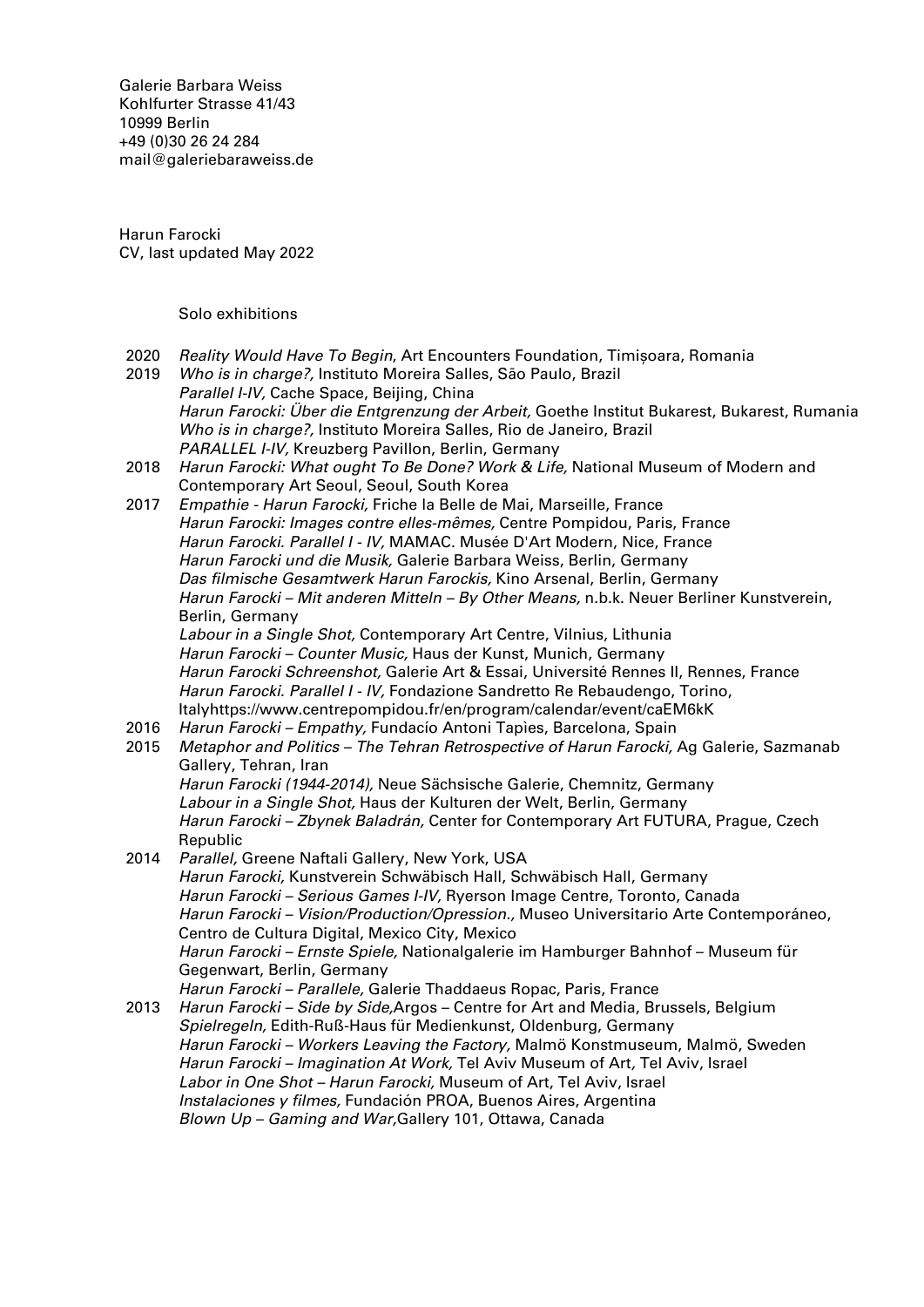| 2012 | Harun Farocki, Galerie Barbara Weiss, Berlin, Germany<br>HARUN FAROCKI BETWEEN EYE AND HAND, Samos Young Artist Festival, Pythagorion, |
|------|----------------------------------------------------------------------------------------------------------------------------------------|
|      | Samos, Greece                                                                                                                          |
|      | Harun Farocki - Ein neues Produkt, Haus der Photographie/Deichtorhallen, Hamburg,<br>Germany                                           |
|      | Harun Farocki first time in Warsaw, Centre for Contemporary Art, Warsaw, Poland                                                        |
|      | 7 days - Harun Farocki, Point Center fort he Arts, Nicosia and Kunstnernes Hus, Oslo, Norway                                           |
| 2011 | How we Move, SALT Beyoğlu, Istanbul, Turkey                                                                                            |
|      | Harun Farocki - Images of War (at a Distance), The Museum of Modern Art, New York, USA                                                 |
|      | Harun Farocki - Comparison via a Third, Center for Contemporary Arts Glasgow, Glasgow,                                                 |
|      | United Kingdom                                                                                                                         |
|      | Harun Farocki - What a distance, Galerie Thaddaeus Ropac, Salzburg, Austria                                                            |
|      | Harun Farocki - A Cruz e a Prata, Lumiar Cité, Lisbon, Portugal                                                                        |
|      | Harun Farocki - Tres Duplas Projeccoes, Galeria Palàcio Galveias, Lisbon, Portugal                                                     |
|      | War at a Distance, Gertrude Contemporary, Melbourne, Australia<br>Harun Farocki, TR 1 Gallery, Tampere, Finland                        |
|      | Harun Farocki - Image Works, Beirut Art Center, Beirut, Lebanon                                                                        |
| 2010 | Harun Farocki - Weiche Montagen/Soft Montages, Kunsthaus Bregenz, Bregenz, Austria                                                     |
|      | Harun Farocki - Umgießen, Osram Art Projects, Munich, Germany                                                                          |
|      | Harun Farocki - Filme, Villa Schöningen, Potsdam, Germany                                                                              |
| 2009 | Harun Farocki - Ausstellung und Filmprogramm, Museum Ludwig, Cologne, Germany                                                          |
|      | Harun Farocki, Raven Row, London, United Kingdom                                                                                       |
|      | Harun Farocki - 22 Films 1968-2009, Tate Modern, London, United Kingdom                                                                |
|      | H.F./ R.G. Harun Farocki/ Rodney Graham, Jeu de Paume, Paris, France                                                                   |
|      | Gegen-Musik - Aufstellung - Zur Bauweise des Films bei Griffith, Galerie Barbara Weiss,                                                |
|      | Berlin, Germany<br>Counter Music & On Construction of Griffith's films, Galerie Thaddaeus Ropac, Paris, France                         |
|      | Three Early Films, Cubitt Gallery, London, United Kingdom                                                                              |
| 2008 | Deep Play, Fußballfilmfestival 11 mm, Berlin, Germany                                                                                  |
|      | Deep Play, The Greene Naftaly Gallery, New York, USA                                                                                   |
| 2007 | On construction of Griffith's Films - Counter-Music, ångels barcelona, Barcelona, Spain                                                |
|      | Deep play - Comparison via a Thied, Interface, Eye/Machine 1, 2, 3, Museet for samtidskonst,                                           |
|      | Oslo, Norway                                                                                                                           |
|      | Interface, Eye/Machine 3, Counter-Music, Workers Leaving the Factory in Eleven Decades,                                                |
|      | Dubbing, Inextinguishable Fire, Museet Leonard & Bina Ellen Art Gallery, Montréal, Canada                                              |
|      | Auge/Machine 1-3, Counter-Music, On Construction of Griffith's Films, Galerie Thaddaeus                                                |
|      | Ropac, Salzburg, Österreich                                                                                                            |
|      | Auge/Machine 1-3, Counter-Music, Vergleich über ein Drittes, MUMOK Museum Moderner<br>Kunst, Wien, Österreich                          |
| 2006 | Counter Music, The Greene Naftaly Gallery, New York, USA                                                                               |
|      | Counter Music - Videograms of the Revolution, Index, The Swedish Contemporary Art                                                      |
|      | Foundation, Stockholm, Schweden                                                                                                        |
| 2004 | Auge/Machine 1-3, Städtische Galerie Karlsruhe, ZKM, Karlsruhe, Germany                                                                |
|      | Auge/Machine 2, Etablissement D'en Face Projects, Brussels, Belgium                                                                    |
| 2003 | I thought I was Seeing Convicts, AGO, Art Gallery of Ontario, Toronto, Canada                                                          |
|      | Auge/Machine 3, ICA, Institute of Contemporary Arts, London, United Kingdom                                                            |
| 2002 | Auge, Machine, Interface - I thought I was Seeing Convicts, The Greene Naftaly Gallery, New                                            |
|      | York, USA                                                                                                                              |
|      | Auge, Machine, Interface - I thought I was Seeing Convicts, Goethe Institut Paris, Paris,                                              |
| 2001 | France<br>Harun Farocki - Filme, Videos, Installationen, Filmclub Münster und Westfälischer                                            |
|      | Kunstverein, Münster, Germany                                                                                                          |
|      | Spuren der Inszenierung - Nicht löschbares Feuer, Künstlerhaus Stuttgart, Stuttgart,                                                   |
|      | Germany                                                                                                                                |

Group exhibitions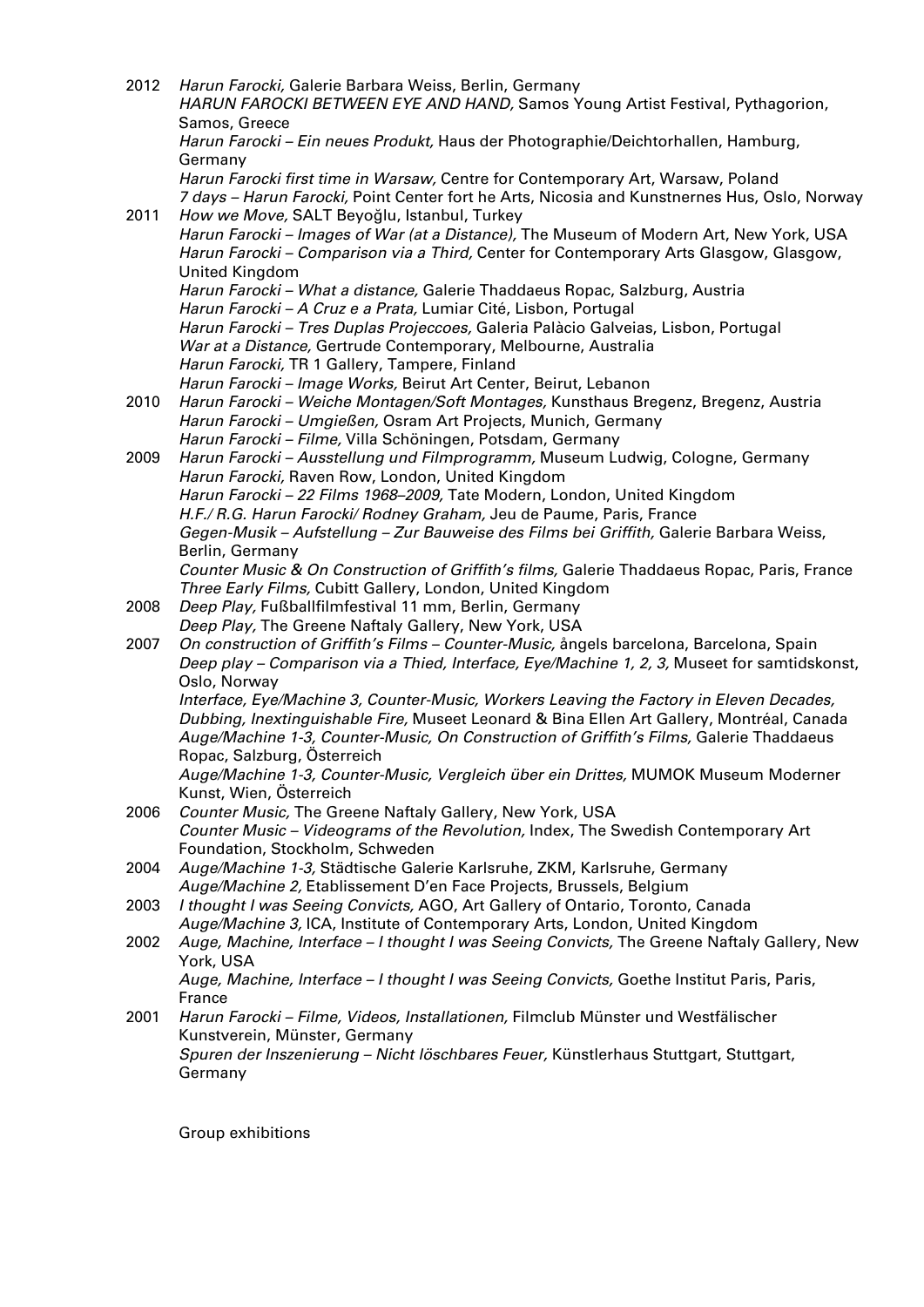- 2020 Schnittstellen, Sprengel Museum, Hannover, Germany Life Captured Still, Galerie Thaddaeus Ropac, London, United Kingdom Poröse Stadt – Grenzgänge des Urbanen, Kunstraum Kreuzberg/Bethanien, Berlin, Germany
- 2019 Theater of Operations. The Gulf Wars 1991-2011, MoMa PS1, New York, USA Der Montierte Mensch, Museum Folkwang, Essen, Germany Framing. Medien Macht Bilder, Kallmann-Museum, Ismaning, Germany RE: WORKING LABOR, Sullivan Galleries, Chicago, USA Playmode, MAAT - Fundacao EDP, Lisbon, Portugal Weil ich nun mal hier lebe, MMK, Frankfurt am Main, Germany
- 2018 Post Institutional Stress Disorder, Kunsthal Aarhus, Aarhus, Denmark Konstruktion der Welt: Kunst und Ökonomie – 1919-1939 und 2008-2018, Kunsthalle Mannheim, Mannheim, Germany Artificial Paradise?: Immersion in Raum und Zeit, Halle für Kunst & Medien, Graz, Austria No War No Vietnam, Kunstverein Tiergarten, Berlin, Germany Virtual Insanity, Kunsthalle Mainz, Mainz, Germany Other Mechanisms, Secession, Vienna, Austria Triennale der Photographie. Control | No Control, Hamburger Kunsthalle, Hamburg, Germany
- 2017 Harun Farocki, Christian Petzold Retrospectives, Centre Pompidou, Paris, France
- 2016 What People Do For Money, Manifesta 11, Zurich, Switzerland THE NEW HUMAN, Moderna Museet, Stockholm, Sweden
- 2015 The Problem of God, K21 Ständehaus, Düsseldorf, Germany All the World's Futures, 56th Biennale di Venezia, Venice, Italy 1989, Galerie Barbara Weiss, Berlin, Germany

2014 Systeme und Subjekte, Museum der Moderne, Salzburg, Austria steirischer herbst 2014, The Militant Image, Camera Austria, Graz, Austria Visibility Machines – Harun Farocki and Trevor Paglen, University of Maryland Baltimore County (UMBC) Center for Art, Design and Visual Culture, Baltimore, USA Zeichen gegen den Krieg, Lehmbruck Museum, Duisburg, Germany Visibility Machines – Harun Farocki and Trevor Paglen, Akademie der Künste, Berlin, Germany Visibility Machines – Harun Farocki and Trevor Paglen, Gallery 400, Chicago, USA

Kunst/Geschichten, Museum der Moderne, Salzburg, Austria

Worlding, Queens Museum of Art, New York, USA The Disasters of the War, Musée du Louvre-Lens, Lens, France

Playtime, Städtische Galerie im Lenbachhaus und Kunstbau München, Munich, Germany art and pain, International Red Cross and Red Crescent Museum, Geneva, Switzerland Was wir zeigen wollen, Heidelberger Kunstverein, Heidelberg, Germany Antje Ehmann und Harun Farocki – Labour in a Single Shot., Museo Universitario Arte Contemporáneo, Centro de Cultura Digital, Mexico City, Mexico

Ways of Seeing, Spectacle Theater, New York, USA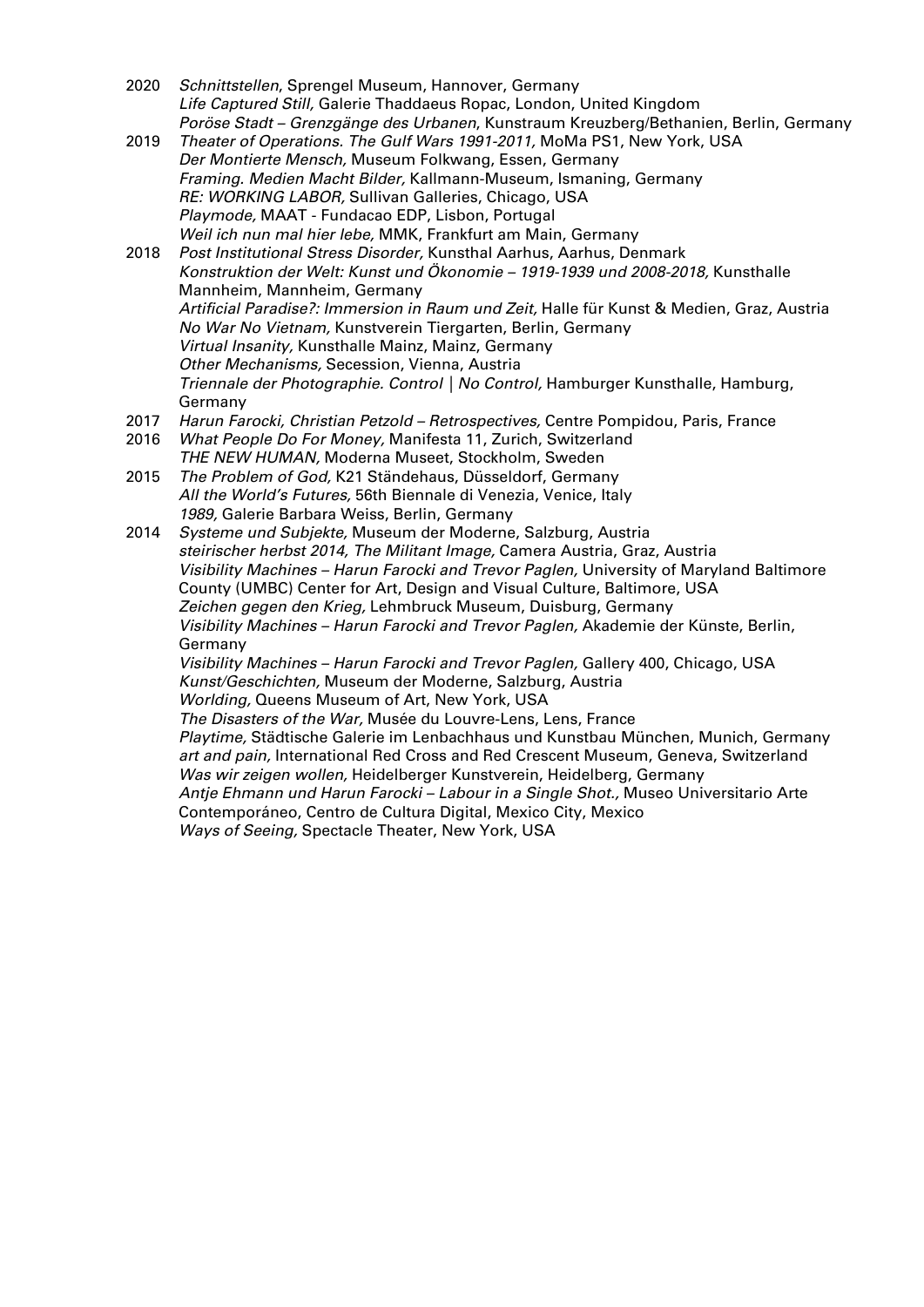2013 *Time & Motion – Redefining Working Life*, FACT – Foundation for Art and Creative Technology, London and Liverpool, United Kingdom 93, Centro Galego de Arte Contemporánea, Santiago de Compostela, Spain Im Bilde, Duisburger Filmwoche37 das festival des deutschsprachigen dokumentarfilms, Duisburg, Germany War and Trauma, Museum Dr. Guislain, Gent, Belgium International Film Festival, the whole world fits in Lisbon, Doclisboa, Lisbon, Portugal Visibility Machines: Harun Farocki and Trevor Paglen, Center for Art, Design and Visual Culture, Baltimore, USA Minimal Resistance. Between late modernism and globalization: artistic practices during the 80s and 90s, Museo Nacional Centro de Arte Reina Sofia, Madrid, Spain In form eypress and admirable (sometimes lying, sometimes not), Goldsmiths College of Art, London, United Kingdom Berliner Schule, International Film Festival, Rio de Janeiro, Brazil Dream Factory, MoMA PS1, New York, USA Salon der Angst, Kunsthalle Wien, Vienna, Austria Sacred, Minneapolis Institute of Arts, Minneapolis, USA Leisure, Discipline and Punishment, Biennial of Moving Image, Mecheln, Belgium Leben mit Pop. Eine Reproduktion des kapitalistischen Realismus, Kunsthalle Düsseldorf, Dusseldorf, Germany Reality is not enough (Media Forum of the Moscow International Film Festi-val), Moscow Museum of Modern Art, Moscow, Russia Artificial Nature, Théatre de l´Avant-Seine, Colombes The Encyclopedic Palace, 55th Biennale, Brazilian Pavillon, Venice, Italy Le pont, Musée d`Art Contemporain, Marseille, France Vues d'en haut (Views from above), Centre Pompidou, Metz, France Design Beyond Production, Rethinking the human being in manufacturing, Z33 - huis voor actuele kunst, Hasselt, Belgium Artificial Nature, Lille 3000 – Le Printemps à Saint-Sauveur, Lille, France Mapping Time, Kunsthalle Dominikanerkirche, Osnabrück, Germany Irregular – Economies of Deviation, Neue Gesellschaft für Bildende Kunst, Berlin, Germany Kunst- und Arbeitswelt, Städtische Galerie, Waldkraiburg, Germany Dokumentarfilmwoche, Hamburg, Germany At your service, Museum Arbeitswelt, Steyr, Austria Cinema du Réel, Centre Pompidou, Paris, France Film and Talk: Harun Farocki, Modern Museet, Stockholm, Sweden The Image Factory, SBC Gallery of Contemporary Art, Montréal, Canada FilmWeltWirtschaft, Filmmuseum, Munich, Germany ONLY HERE. Works by contemporary artists from the collection oft he Federal Republic of Germany. Acquisitions 2007–2011, Kunst- und Ausstellungshalle der Bundesrepublik

Deutschland, Bonn, Germany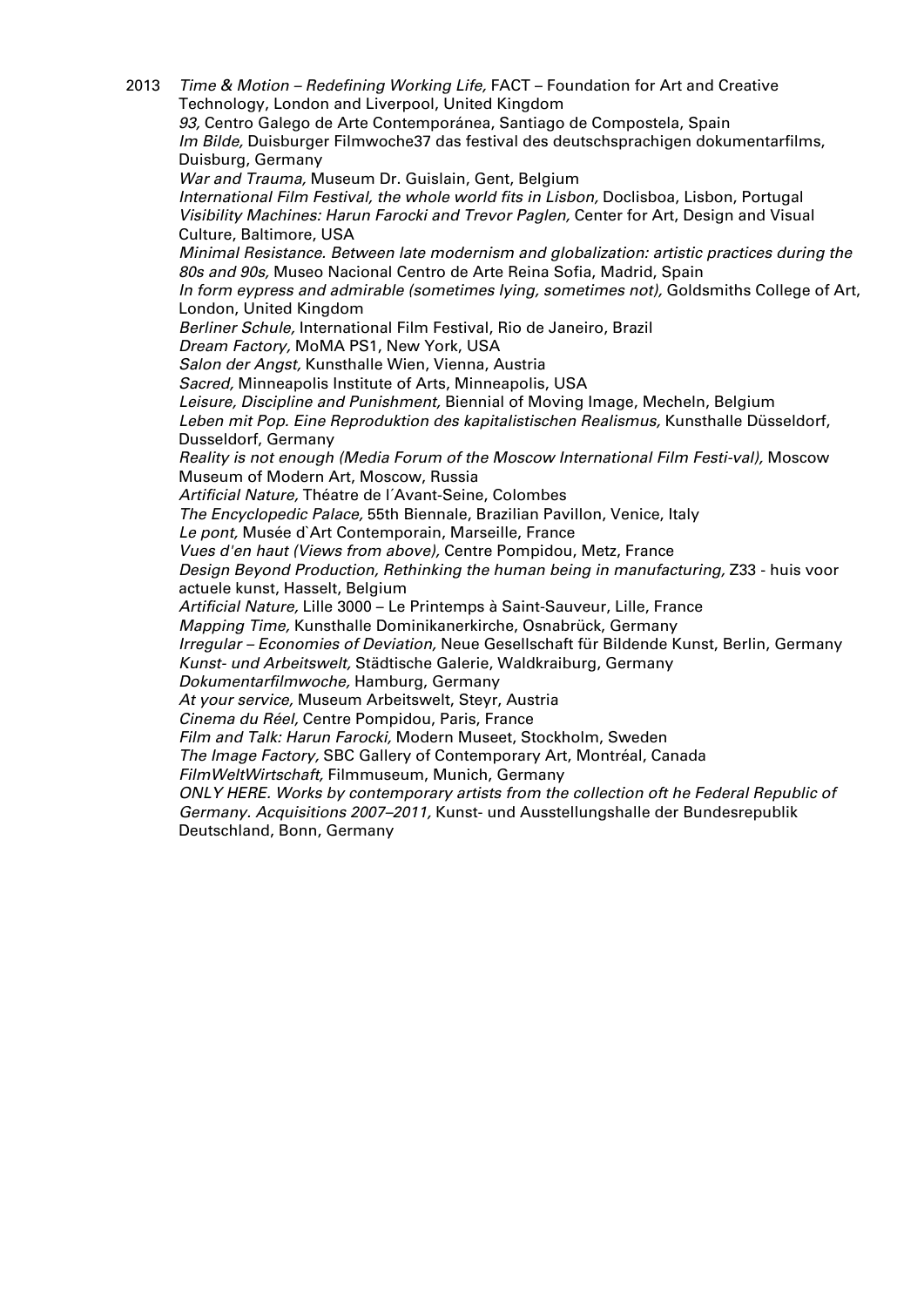2012 Art/Work and the Invisible Hand, Museum Of Fine Art, Laura Lee Blanton Gallery, Houston, USA time(less) signs, Künstlerhaus, Vienna, Austria I'm (also) an Alien!, HoH Art, Milan, Italy EntreVues Festival du Film, Cinéma Pathe, Belfort, France Blown Up: Gaming and War, Montreal Arts Interculturels, Montréal, Canada L'image témoin: l'après-coup du réel, Jeau de Paume, Paris, France Acts of Voicing, Württembergischer Kunstverein Stuttgart, Stuttgart, Germany Festival des deutschsprachigen Dokumentarfilms 36, Duisburger Filmwoche, Duisburg, Germany Nedfall presents, Kunsthalle, Filmmuseum, Bergen, Norway Sammlung Design und Spiegel-Kantine, Denkraum Ressourcen/Nachhaltigkeit, Thema "Bauen" unter den Aspekten von "Secondary Use", Museum für Kunst und Gewerbe, Hamburg, Germany Cinema of Urgency, Walker Art Center, Minneapolis, USA Doubles Économies, Centre de la Photographie, Geneva, Switzerland Schichtwechsel, Nordstern Videokunstzentrum, Gelsenkirchen, Germany Games People Play, Centre for Contemporary Art and the Natural World, Exeter, United Kingdom 3rd Taiwan International Video Art Exhibition 2012, Melancholy in Progress, Hong-Gah Museum, Taipei, Taiwan Labyrinth, Centre Pompidou-Metz, Metz, France Intoleranz/Normalität, Kunstverein, Graz, Austria OUT-OF-\_\_\_\_\_, Galerie Dohyang Lee, Paris, France Taipei Biennial 2012, Taipei Fine Arts Museum, Taipei, Taiwan A partir de Mañana, todo (From tomorrow on, everything), Museo Universitatio Arte Contemporáneo, Centro de Cultura Digital, Mexico City, Mexico Poetas en Tiempos de Escasez, Museo de Arte del Banco de la República, Bogotá, Colombia L'homme de Vitruve (Vitruvian Man), Centre d'art contemporain d'Ivry – le Crédac, Ivry-sur-Seine, France Cinemania: Harun Farocki and Holly Zausner, Herbert F. Johnson Museum of Art, Ithaca, USA The World is Not Fair – The Great World's Fair 2012, Tempelhof Park, Berlin, Germany Making History, MMK Museum für Moderne Kunst, Frankfurt am Main, Germany Image Counter Image, Haus der Kunst, Munich, Germany Ciudad Total, Institut Valencià d'Art Modern, Valencià, Spain CoB#2, The History of Art in the Age…, Celebration of the Body, Museum of Copies, Musée des Moulages, Lyon, France The Lucifer Effect, DOX Centre for Contemporary Art, Prague, Czech Republic Remote Control, Institute of Contemporary Arts The Mall, London, United Kingdom Collecting Collections and Concepts, European Capital of Culture, Factory Hall, Guimarães, **Portugal** Poetas en Tiempos de Escasez, ICPNA, Lima, Peru transmediale 2012, festival for art and digital culture berlin, Haus der Kulturen der Welt, Berlin, Germany Raskrsce: Izmedju intimnosti i spektakla, The Cultural Centre of Belgrad, The Art Gallery, Belgrad, Serbia Sichtbarkeit und Sichtbarmachung, Institut für Künste und Medien, Potsdam, Germany Auf die Plätze, Die Sportausstellung des Deutschen Hygiene Museums, Dresden, Germany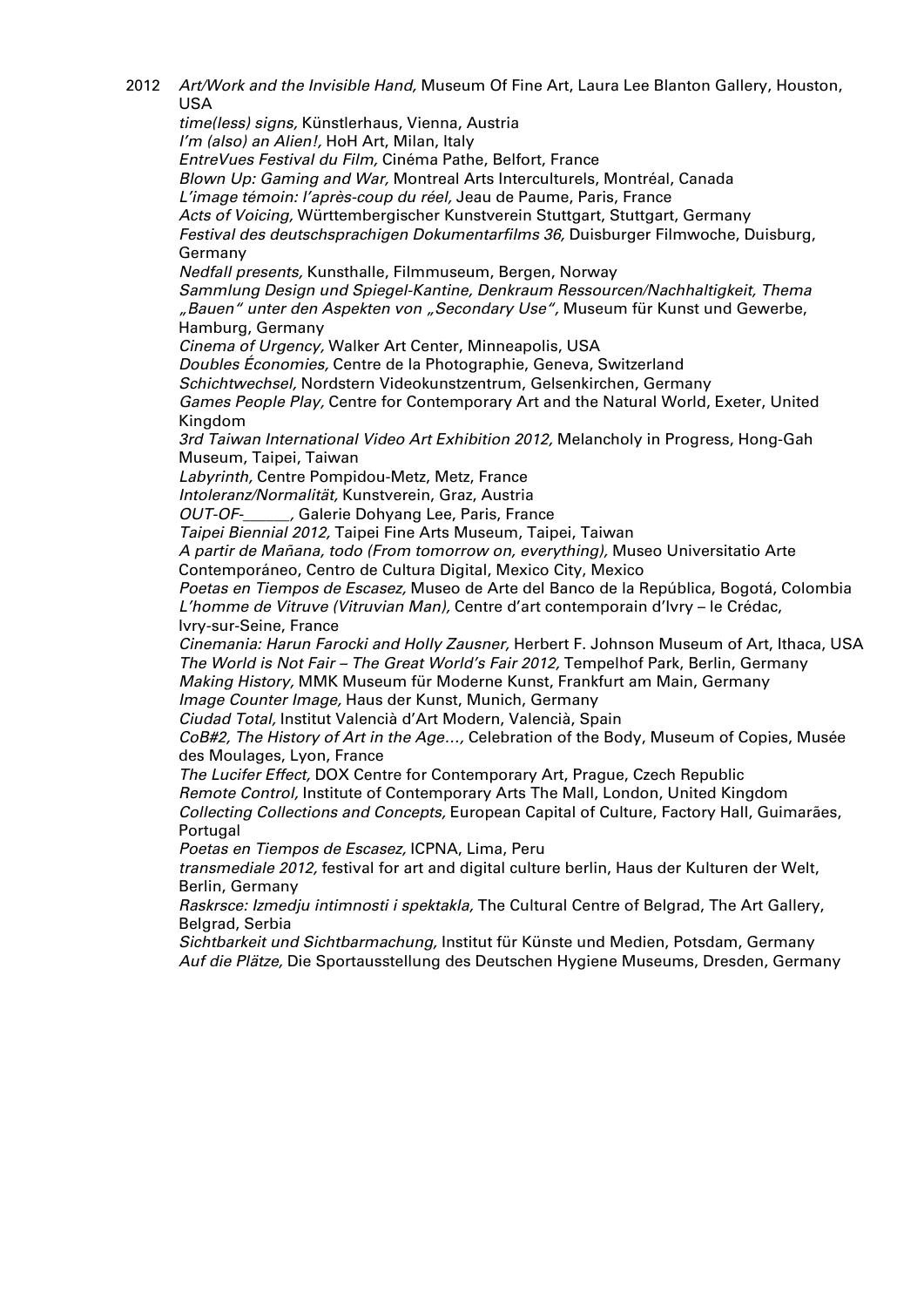2011 Evento 2011, Strange and Close, Musée d'Art Contemporain CAPC, Bordeaux, France Atlas. How to Carry the World on one's Back?, Deichtorhallen, Hamburg, Germany Topographies de la Guerre, Le Bal, Paris, France September 11, MoMa PS1, New York, USA Labyrinth, Centre Pompidou-Metz, Metz, France Rollenbilder. Rollenspiele, Museum der Moderne, Salzburg, Austria Massa MoCA Massachusetts Museum of Contemporary Art, North Adams, USA Changes, Halle 14, Leipziger Baumwollspinnerei, Leipzig, Germany Auf die Plätze, Die Sportausstellung des Deutschen Hygiene Museums, Dresden, Germany Serious Games. Krieg – Medien – Kunst, Mathildenhöhe, Darmstadt, Germany Paranoia, EXIT VIA Gare Saint-Sauveur, Créteil, Maubeuge and Lille, France Tampere Film Festival, Tampere, Finland 29th Bienal de São Paulo Touring Program, Museu de Arte Moderna Rio de Janeiro, Rio de Janeiro, Brazil Principio Potosi, Museo National, La Paz, Bolivia Yebisu International Festival for Art & Alternative Visions 2011, Tokyo Metropolitan Museum of Photography, Tokyo, Japan My War, Agnes Etherington Art Centre, Kingston, Canada 2010 Platform Seoul 2010, Artsonje Center, Seoul, South Korea Gwangju Biennale 2010, Gwangju, South Korea Hinter der Vierten Wand: Fiktive Leben – Gelebte Fiktionen, Generali Foundation, Vienna, Austria Exposed – Voyeurism, Surveillance and the Camera, Tate Modern, London, United Kingdom Unmistakable Sentences. The Collection Revisited, Ludwig Museum, Museum of Contemporary Art, Budapest, Hungary Starter, ARTER, Istanbul, Turkey R\_EVOLUTION?, arttransponder, Berlin, Germany The Art of Speculation, Kunstverein Wolfsburg, Wolfsburg, Germany Hard Targets, Wexner Center for the Arts, Columbus, Ohio, USA SENT BY MAIL, Galerie Barbara Weiss, Berlin, Germany 2009 OWEN LAND. How can you believe anything he says?!, KW Institute for Contemporary Art, Berlin, Germany Islands+Ghettos, NGKB Neue Gesellschaft für Bildende Kunst, Berlin, Germany Small Moments of Fantastic Things, Antje Wachs Galerie Berlin, Berlin, Germany H.Signals in the Dark: Art in the Shadow of War, Models Arts and Niland Gallery, Sligo, Ireland 2008 Whatever happened to the Sex in Scandinavia?, Office for Contemporary Art Norway, Oslo, Norway Museum of Art, Los Angeles, USA Belluard Bollwerk International, Zurich, Switzerland Máchinas y Almas, Museo Nacional Centro de Arte Reina Sofia, Madrid, Spain Gib mich die Kirsche, Stadt Karlsruhe, HfG, ZKM | Zentrum für Kunst und Medientechnologie Karlsruhe, Karlsruhe, Germany Tekfestival Opificio Planet, Rome, Italy After the Light Moving Images Displayed at Night, Radialsystem, Berlin, Germany The Cinema Effect: Illusion, Reality and the Moving Image Part I: Dreams, de Arte, Hirshhorn Museum and Sculpture Garden, Washington D.C., USA Active Fever: Uses of the Document in Contemporary Art, ICP International Center for Photography; New York, USA Under Pain of Death, Austrian Cultural Forum, New York, USA Re-enactments, DHC/ART Foundation for Contemporary Art, Montréal, Canada Artefact, Kunstencentrum STUK, Leuven, Netherlands Signals in the Dark, Art in the Shadow of War, Blackwood Gallery, Mississauga, Canada (MAMCS), Museé d'Art Moderne Contemporain, Strasbourg, Alsace, France Mimétisme, Extra City – Center for Contemporary Art, Antwerp, Belgium MACBA im Frankfurter Kunstverein, Frankfurt am Main, German Deep Play, Northern Gallery for Contemporary Art, Sunderland, United Kingdom Glück – welches Glück?, Deutsches Hygiene Museum, Dresden, Germany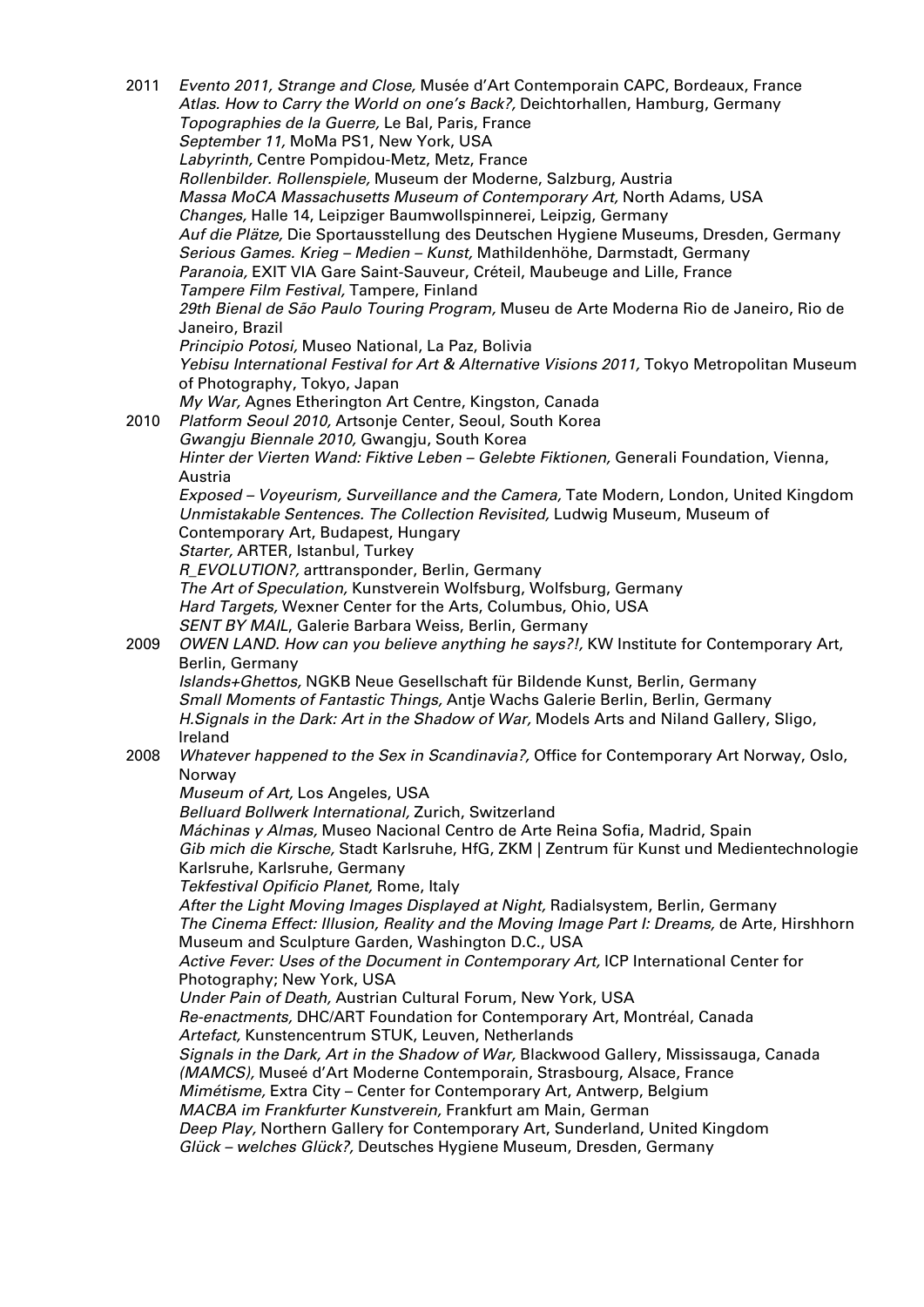2007 Eye/Machine, Starmach Gallery, Krakow, Poland Filmische Weisheiten, Heidelberger Kunstverein, Heidelberg, Germany Czechpoint – International Exhibition and Festival of Political Art, Gallery of Arts, Zilina, Slovakia Dada East, Färgfabriken Center for Contemporary Art and Architecture, Stockholm, Sweden See us Act, Lund Konsthall, Lund, Sweden Intocable (el ideal de la transparencia), Patio Herreriano, Museo de Arte Contempoáneo Espanol, Valladolid, Spain New Economy, Artists Space, New York, USA What is to be done? Der Prozess, Prague Biennale 3, Prague, Czech Republic In the Poem about Love you dont Write the Word Love, Midway Contemporary Art, Minneapolis, USA The California Files – Re-Viewing Side Effects of Cultural Memory, CCA Wattis Institute of Contemporary Arts, San Francisco, USA The California Files – Re-Viewing Side Effects of Cultural Memory, CCA Wattis Institute of Contemporary Arts, San Francisco, USA Bloomberg Space, London Prison, London, United Kingdom We love Cinem, Center for Curatorial Studies at Bard College CCS Galleries, Annandele-on-Hudson, USA For a special Place: Documents and Works from the General Foundation Collection, Austrian Cultural Forum, New York, USA Documenta 12, Kassel, Germany Location: Georgien, Tbilisi History Museum Karvasla, Georgia Superhuman Vision, ICA Boston, Boston, USA BIACS 2, Museum Fundatión Bienal International de Arte Contemporáneo, de Sevilla, Sevilla, Spain 2006 Kino wie noch nie, Generali Foundation, Vienna, Austria In the Poem about Love you don't Write the Word Love, Artist Space New York, USA Work (Arbeit), Lewis Glucksman Gallery, Cork, United Kingdom The expanded Eye. Sehen – entgrenzt und verflüssigt, Kunsthaus Zürich, Zurich, Switzerland This Land is my Land, NGBK, Neue Gesellschaft für Bildende Kunst, Berlin; Kunsthalle

Nürnberg, Nuremberg, Germany

Dada East?, Cabaret Voltaire Dadahaus, Zurich, Switzerland

Clinic. A Pathology of Gesture, Haus 1 Hebbel am Ufer, Berlin, Germany 40jahrevideokunst.de Digitales Erbe; Die 60er: update06; Revision.zkm; Revision.ddr, Kunstsammlung im Ständehaus Düsseldorf, Kunsthalle Bremen, Lehmbachhaus München, ZKM Karlsruhe, Museum der Bildenden Künste, Leipzig, Germany

Every Day… another artist/work/show, Salzburger Kunstverein, Salzburg, Austria Stile der Stadt – Internationales Videokunstforum, Glaspassage des ehemaligen Forum Altona, Hamburg, Germany

Photo-Traffic, Centre pour l'image contemporaine Saint-Gervais, Geneva, Switzerland Perific 7., Perific Biennial, Iasi, Romania

Equal and Less Equal, Museum on the Seam. Socio-political Museum in Israel, Jerusalem, Israel

Nowhere Europe – Trans: it. Moving Culture Through Europe, National Museum of Contemporary Art (MNAC), Bucharest, Romania

Pixels of Reality. What do you know, What do you see?, Public Space with a roof, Amsterdam, **Netherlands** 

No.12 Exces, Z 33, Hasselt, Belgium

Eine Frage (nach) der Geste, Hochschule für Grafik und Buchkunst, Leipzig, Germany Untouchable (The Transparency Ideal), Centre National d'Art Contemporaine, Villa Arson, Nice, France

Forum expanded, Kunstwerke Berlin, Berlin, Germany

Sichtbarkeiten Zwischen Fakten und Fiktionen, Edith-Ruß-Haus für Medienkunst, Oldenburg, Germany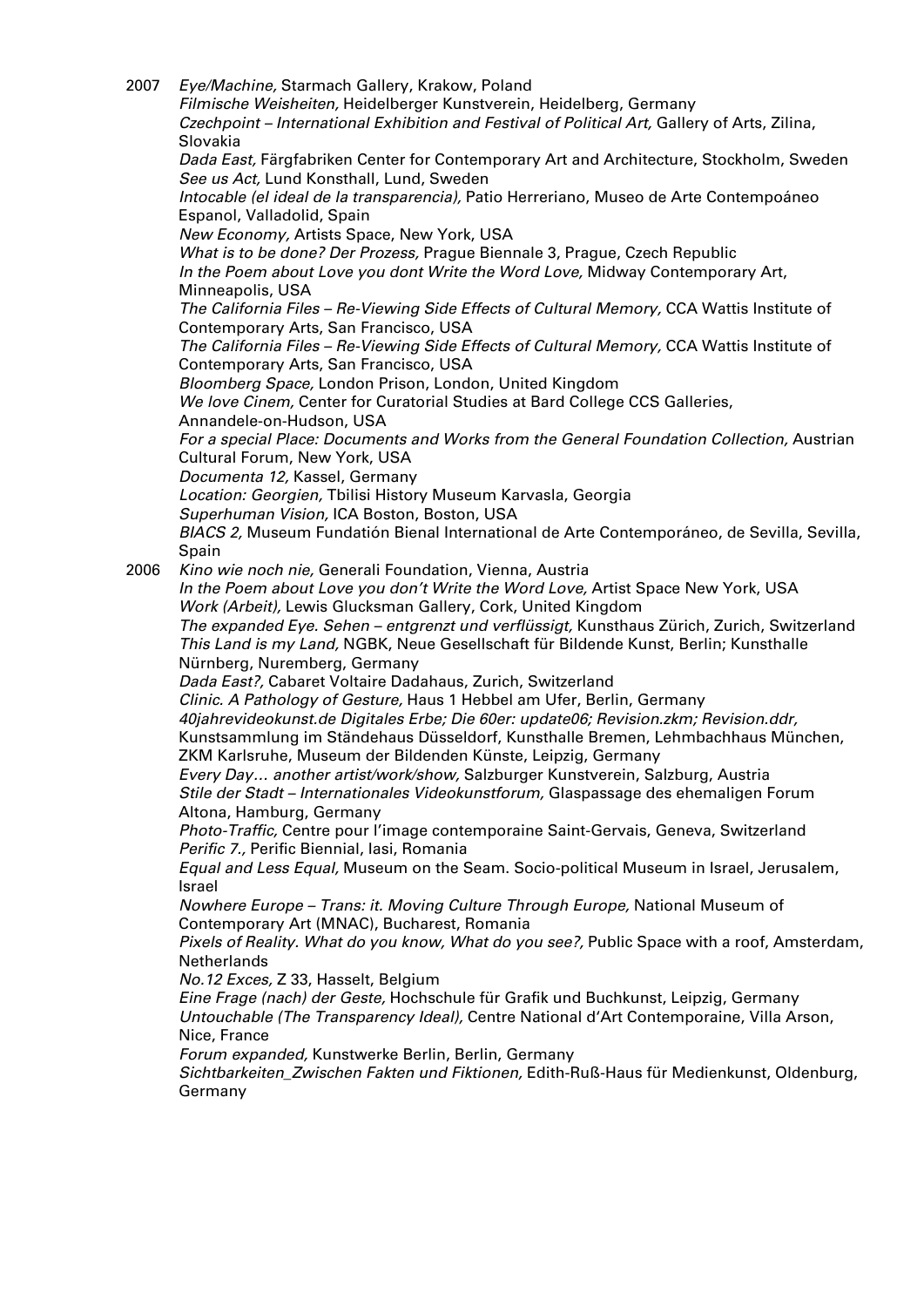2005 Balance and Power-Performance and Surveillance in Video Art, Krannert Art Museum, Waltham, USA

Screening War- Zur Repräsentation von Krieg in der Videokunst, ZKM Karlsruhe, Karlsruhe, Germany

Making Things Public-Atmosphären der Demokratie, ZKM Karlsruhe Zurich, Switzerland Panoticom – The Architecture and Theatre of Theatre of Prisons, Zacheta – National Gallery of Art, Warsaw, Poland

On Patrol, De Appel, Centre for Contemporary Art Amsterdam, Amsterdam, Netherlands How do we wan't to be governed? (Figur and Ground), Miami Art Center (MAC), Miami, USA Einstein Spaces. 9 Kunstprojekte Berlin, ARD Hauptstadtstudio, Berlin, Germany Zur Vorstellung ders Terror. Die RAF, Kunstwerke Berlin, Germany

European Media Art Festival, Osnabrück. Document, Kunsthalle Dominikanerkirche, Osnabrück, Germany

Occupying Space. Wasting Time. The Generali Collection, Haus der Kunst, Munich/Galerie Kloviecevi dvori, Zagreb/Witte de With, Rotterdam, Netherlands

Art Video Lounge, Art Basel and Miami Beach, Miami, USA

On Difference #1-Lokale Kontexte-Hybride Räume, Württembergischer Kunstverein, Stuttgart, Germany

Biennale de l'Image en Mouvement, Centre pour l'image contemporaine Saint-Gervais, Geneva, Switzerland

Disobedience-Ziviler Ungehorsam, Kunstraum Kreuzberg/Bethanien, PLAY Gallery, Berlin, Germany

Projekt Migration, Kölnischer Kunstverein, Cologne, Germany

Arbeit\*, Galerie am Taxispalais, Innsbruck, Austria

4 and 4: curators choice New York/Berlin Anselm Franke shows Harun Farocki + Matthew Buckingham, Galerie Müller Dechiara, Berlin, Germany

2004 Privatisierungen. Zeitgenössische Kunst aus Osteuropa, KW Institute for Contemporary Art Kunstwerke Berlin e.V., Berlin, Germany

Open House. Kunst und Öffentlichkeit/Art and the Public Sphere, O.K. Centrum für Gegenwartskunst Oberösterreich, Linz, Austria

Fly Utopia! Ausstellung transmediale.04, Haus der Kulturen der Welt, Berlin, Germany Documentary "Fictions", Fundation "la Caixa", Barcelona, Spain

Shock and Awe-Kriegsbilder zwischen Dokumentation und Ideologie, Edith Ruß-Haus für Medienkunst, Oldenburg, Germany

Guck Mal, Was Du kaufst! Eine Mitmacherausstellung für Kleine und Große, FEZ-Berlin, Berlin, Germany

models+frames 8: Überlebensstrategien für Untrainierte, Kunst und Medienzentrum Adlershof, Berlin, Germany

Die Zehn Gebote, Deutsches Hygiene Museum, Dresden, Germany

INwardOUTward, FLACC, Casino Modern Waterschei, Genk, Belgium

La Ville qui Fait Signes, Le Fresnoy, Studio national des arts contemporains, Lille, France American Idol, The Greene Naftali Gallery, New York, USA

Die Regierung, MACBA, Museu d'Art Contemporaire de Barcelona, Barcelona, Spain Re: location. Shake – ID Troubles-Lüneburg, Halle für Kunst Lüneburg e.V., Lüneburg, Germany

Zellen: Bin gesund. Denke an Dich. Alles Liebe, Galerie für Landschaftskunst, Hamburg, Germany

2003 Fate of Alien Modes, Secession, Vienna, Austria

The first ICP Triennial of Photography and Video, International Center of Photography, New York, USA

Video Installation Exhibition, Galreia Zé dos Bois, Lisbon, Portugal

Monitoring, KulturBahnhof Kassel, Germany

M ARS-Kunst und Krieg, Neue Galerie Graz, Graz, Austria

Schrägspur, Rebuild #3, Slant Track: Videoinstallation aus der Sammlung, Hamburger Kunsthalle, Hamburg, Germany

Sammlung. Werke von Dan Graham, Sanja Ivekovié, Hans Haacke, Friedl Kubelka und Harun Farocki, Generali Foundation, Vienna, Austria